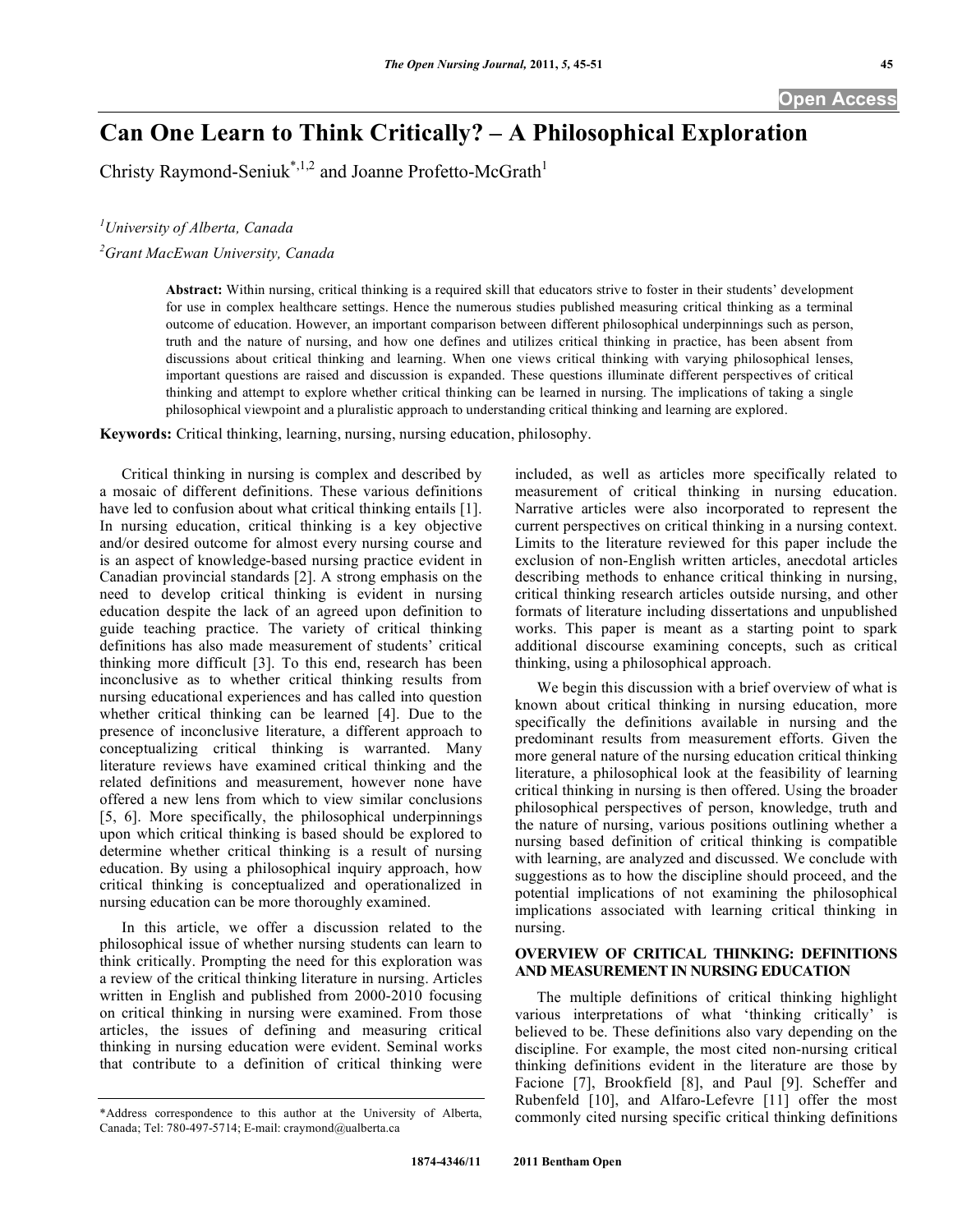in published literature. Each are included and discussed below.

 Facione's [7] critical thinking definition emerged from his work with the American Philosophical Association (APA), which led to the creation of the Delphi consensus statement. This definition states:

 We understand critical thinking to be purposeful, selfregulatory judgment that results in interpretation, analysis, evaluation, and inference, as well as explanation of the evidential, conceptual, methodological, criteriological, or contextual considerations upon which that judgment is based… The ideal critical thinker is habitually inquisitive, well-informed, trustful of reason, open-minded, flexible, fair-minded in evaluation, honest in facing personal biases, prudent in making judgments, willing to reconsider, clear about issues, orderly in complex matters, diligent in seeking relevant information, reasonable in the selection of criteria, focused in inquiry, and persistent in seeking results which are as precise as the subject and the circumstances of inquiry permit (p. 4).

 Facione's critical thinking definition includes both skills and dispositions and served as the basis for the development of the California Critical Thinking Skills Test (CCTST) and the California Critical Thinking Disposition Inventory (CCTDI). Both tools are commonly used to measure critical thinking in various populations, including nursing students and educators.

 Brookfield [8] is also cited for his definition and description of critical thinking. It includes: a) identifying and challenging assumptions; b) challenging the importance of context; c) imagining and exploring alternatives; and d) engaging in reflective skepticism. These components illustrate Brookfield's view of critical thinking as a process with both emotive and rational aspects. Similar to Brookfield, Dewey [12] asserted that reflection resulted from some disbelief in thought. The dissonance in one's thinking then triggers a careful consideration of one's beliefs in order to re-establish beliefs based on knowledge. Similarly, Brookfield identified that reflective skepticism is initiated by imaging and exploring alternatives to problems and situations.

 Another critical thinking definition frequently cited in the literature is by Paul [9]. Similar to Facione [7], Paul defines critical thinking including cognitive aspects, more specifically perfections of thought. Paul stated:

 Critical thinking is self-disciplined, self-directed thinking that exemplifies the perfections of thinking appropriate to a particular mode or domain of thought. It comes in two forms. If disciplined to serve the interests of a particular individual or group, to the exclusion of other relevant persons and groups, it is sophistic or weak-sense critical thinking. If disciplined to take into account the interests of diverse persons or groups, it is fair-minded or strong-sense critical thinking  $(p. 10)$ .

 The definitions by Facione [7], Brookfield [8], and Paul [9] are non-nursing definitions. Scheffer and Rubenfeld [10] also used a Delphi technique to generate a nursing based definition of critical thinking. This definition will be used as a reference point for this discussion and it states:

 Critical thinking in nursing is an essential component of professional accountability and quality nursing care. Critical thinkers exhibit these habits of mind: confidence, contextual perspective, creativity, flexibility, inquisitiveness, intellectual integrity, intuition, open-mindedness, perseverance, and reflection. Critical thinkers in nursing practice the cognitive skills of analyzing, applying standards, discriminating, information seeking, logical reasoning, predicting and transforming knowledge (p.357).

 The above definition by Scheffer and Rubenfeld [10] situates critical thinking as an integral part of nursing practice and asserts that both skills and dispositions are required by nurses to think critically. The obvious difference in this definition is the emphasis on intuition, contextual perspective, and creativity as part of how critical thinking is defined in nursing. These more feminine concepts highlight the difference between definitions created from within nursing compared to those more cognitively emphasized and created from outside nursing.

 Another nursing definition frequently cited in critical thinking literature is authored by Alfaro-Lefevre [11]. She stated:

 Critical thinking and clinical judgment in nursing is: a) purposeful, informed, outcome-focused (results oriented) thinking, b) carefully identifies key problems, issues and risks, c) is based on principles of nursing process, problem solving and the scientific method, d) applies logic, intuition, and creativity, e) is driven by patient, family, and community needs, f) calls for strategies that make the most of the human potential and, g) requires constant reevaluating selfcorrecting, and striving to improve (p. 7). This definition offers a comprehensive description of elements comprising critical thinking from a nursing perspective. It is evident that Alfaro-Lefevre infers a strong link between critical thinking and clinical judgment, which is not evident in other definitions.

 Given the various definitions and perspectives, critical thinking is not consistently defined [3, 1] and is "not one, monolithic thing" [13, p. 216]. Therefore, the diversity of critical thinking definitions and perspectives is understandable, yet remains problematic for some [14]. Not having a clear conceptualization of what it means to think critically within or outside of nursing is challenging and requires reexamination why and how critical thinking is being operationalized within the discipline.

 In nursing critical thinking is often employed as a goal of education, to promote quality nursing care, and positive patient outcomes. Interestingly, the application of this concept as a desirable educational outcome was determined by educational institutions and the academic community to ensure nursing graduates and practicing nurses have the necessary 'skills' to deal with the acuity and complex nature of nursing practice. Moreover, critical thinking is mainly conceived as a cognitive process to assist nurses in managing their expanding knowledge base and to foster the application of knowledge into practice [5]. However, the underlying philosophical implications of critical thinking and whether it can be learned as a cognitive skill or otherwise, has not been explored or discussed in recent literature.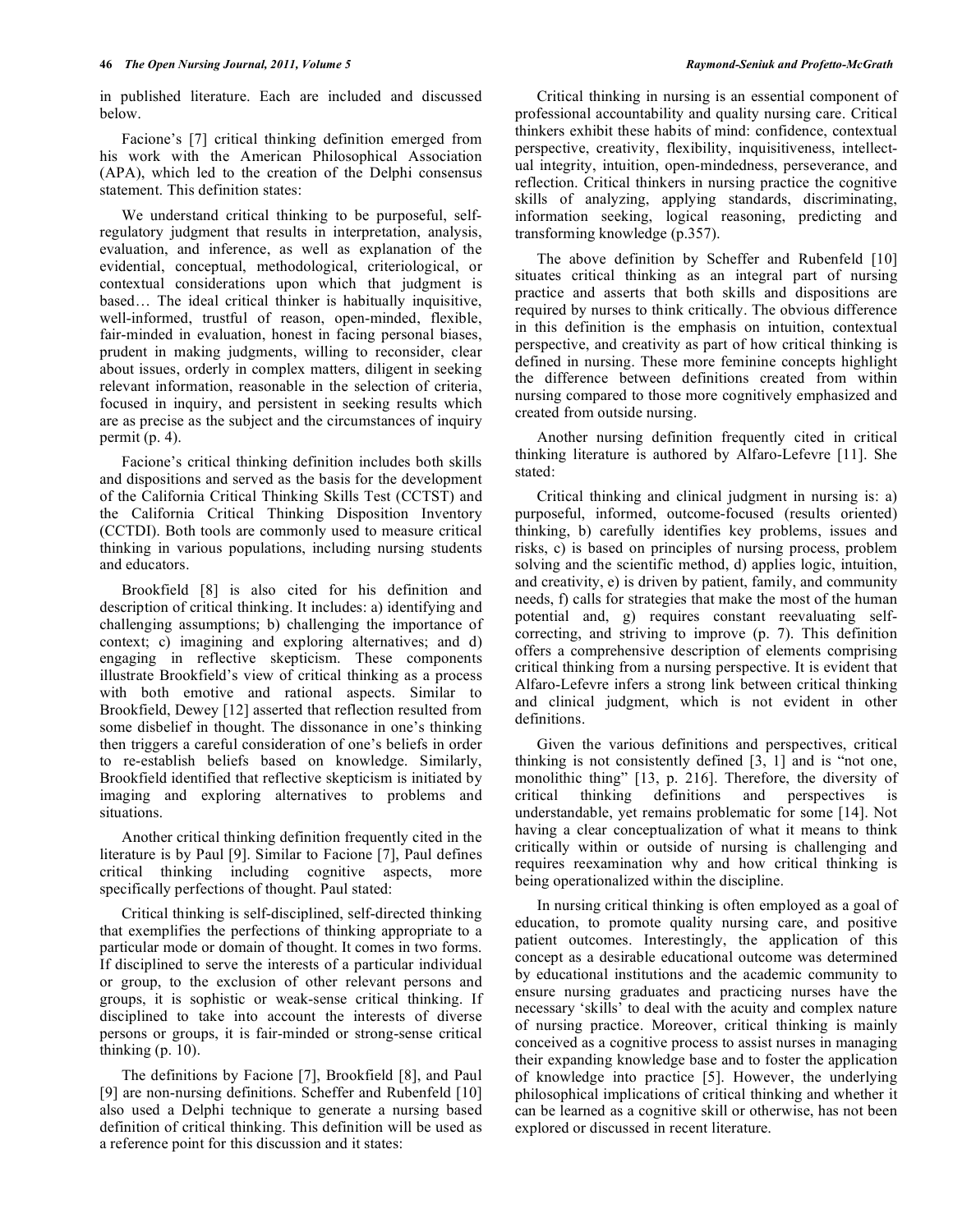The predominantly cognitive nature of critical thinking definitions, such as those proposed by Facione [7] and Paul [9] are evident. More specifically, a chiasm of difference has been created between the more cognitive definitions and those definitions emphasizing more feminine aspects, such as those emanating from nursing. For example, critical thinking has been equated with reflection, problem solving, decision-making, clinical judgment and practical reasoning in nursing [15], whereas others believe that critical thinking is a set of more defined thinking skills such as analysis, evaluation, inference, as well as inductive and deductive reasoning [7]. As a result, it appears many authors use critical thinking as a blanket statement to capture its fluid and non-linear nature.

 Looking at our reference definition for this discussion, the components of the critical thinking definition offered by Scheffer and Rubenfeld [10] are inclusive of both skills and dispositions. The generalizability of these skills and dispositions; that is, can critical thinking skills and dispositions be transferred to different contexts, is not clear. Generally there is no consensus as to whether critical thinking is contextually specific to nursing. Forneris [16] describes how different philosophers address context but limited discussion occurs whether critical thinking is transferable. Based on Scheffer and Rubenfeld's definition, critical thinking will manifest differently in varying situations and contexts, which makes the task of conceptualizing and operationalizing critical thinking more difficult. In addition to various definitive aspects of critical thinking, the varying philosophical beliefs concerning the nature of the individual responsible for the thinking process also impacts whether one believes critical thinking can be learned. Yet without a fundamental discipline specific definition of critical thinking, it is difficult to measure educational outcomes.

 Another problematic aspect of trying to clearly understand critical thinking and its place in nursing education results from attempts to measure it. Measurement of critical thinking in nursing has yielded inconclusive findings. For example, some studies identify significant increases in students' critical thinking following the completion of a nursing education program [17-21]. Yet, other studies reported insignificant increases in critical thinking and unexplained decreases that occurred at certain points in students' nursing programs [22-26]. These contradictory findings require further exploration and understanding to better design and complete future research in this area.

 A clear link between nursing education and critical thinking has not been established despite prominent calls for the necessity of critical thinking in nurses and the proof of critically thinking graduates. Ferguson and Day [27] purport that many scholars believe critical thinking is not necessarily a direct outcome of nursing education. Inconsistent and mixed results are evident in many studies examining the critical thinking skills and abilities of students at various points in their nursing education programs. This inconsistency speaks to the need for additional exploration into critical thinking as an outcome of nursing education programs and the potential creation of a nursing specific critical thinking measure [1, 4, 26]. There has been no

nursing specific critical thinking measure created to date and given the varied nature of definitions and measurement results, a deeper examination of critical thinking from various perspectives is warranted. By using the concepts of person, truth and nature of nursing, the potential of learning critical thinking is investigated.

#### **THE CONCEPT OF PERSON AND CRITICAL THINKING**

 Critical thinking is usually associated with skills and abilities demonstrated at the individual level. As individuals we are unique in personalities and abilities. One philosophical perspective purports that man is a rational and autonomous being [28]. However, it would appear that what makes us similar and different is at the heart of whether one can learn to think critically. More specifically, if individuals are similar, then some aspects of the processes of thinking critically must be similar in order to clearly identify and label such skills and dispositions found in general definitions. These similarities provide a common foundation from which core thinking skills can be defined, taught and hopefully measured. Conversely, the differences in each individual showcase the autonomous and personal nature of applying critical thinking skills in various contexts. Critical thinking may in fact be the application of common cognitive abilities in tandem with each individual's own adaptation and application. We therefore propose that it is through understanding both similarities and differences between individuals that students' critical thinking can be fostered. Different philosophical perspectives on the nature of being offer an interesting starting point to understand whether critical thinking can be learned.

 From a reductionist perspective, humans are essentially similar biological beings with brain power regulated by chemicals. Cognitive activity is supported by evidence and as human beings we have more similarities than differences. However, any differences are usually explained by physical changes and validated by science. The assumptions underlying a reductionist perspective on being are that science explains all intellectual activity by reducing each step to a simple, empirically proven brain state [29]. Overall, a reductionist perspective is not compatible with the definition of critical thinking offered by Scheffer and Rubenfeld [10]. More specifically there is a lack of consideration for individuals' non-physical attributes in reductionism that does not resonate with a nursing definition of critical thinking. Furthermore, a reductionist viewpoint does not account for the relational properties human beings exhibit within a larger social context. Although some cognitive processes, such as logic and rational thought can be explained by scientific evidence, the main essence of individuality related critical thinking and the reliance on the specific context of nursing is not explained through reductionist principles. Moreover, a linear scientific viewpoint fails to consider the critical thinking process and the overall goals of nursing. One could not learn anything contextually based or meaning driven (part of thinking critically in nursing) if critical thinking was viewed using this perspective. Although learning of cognitive behavioral skills would be feasible using a reductionist lens, it is unclear whether the less tangible critical thinking skills and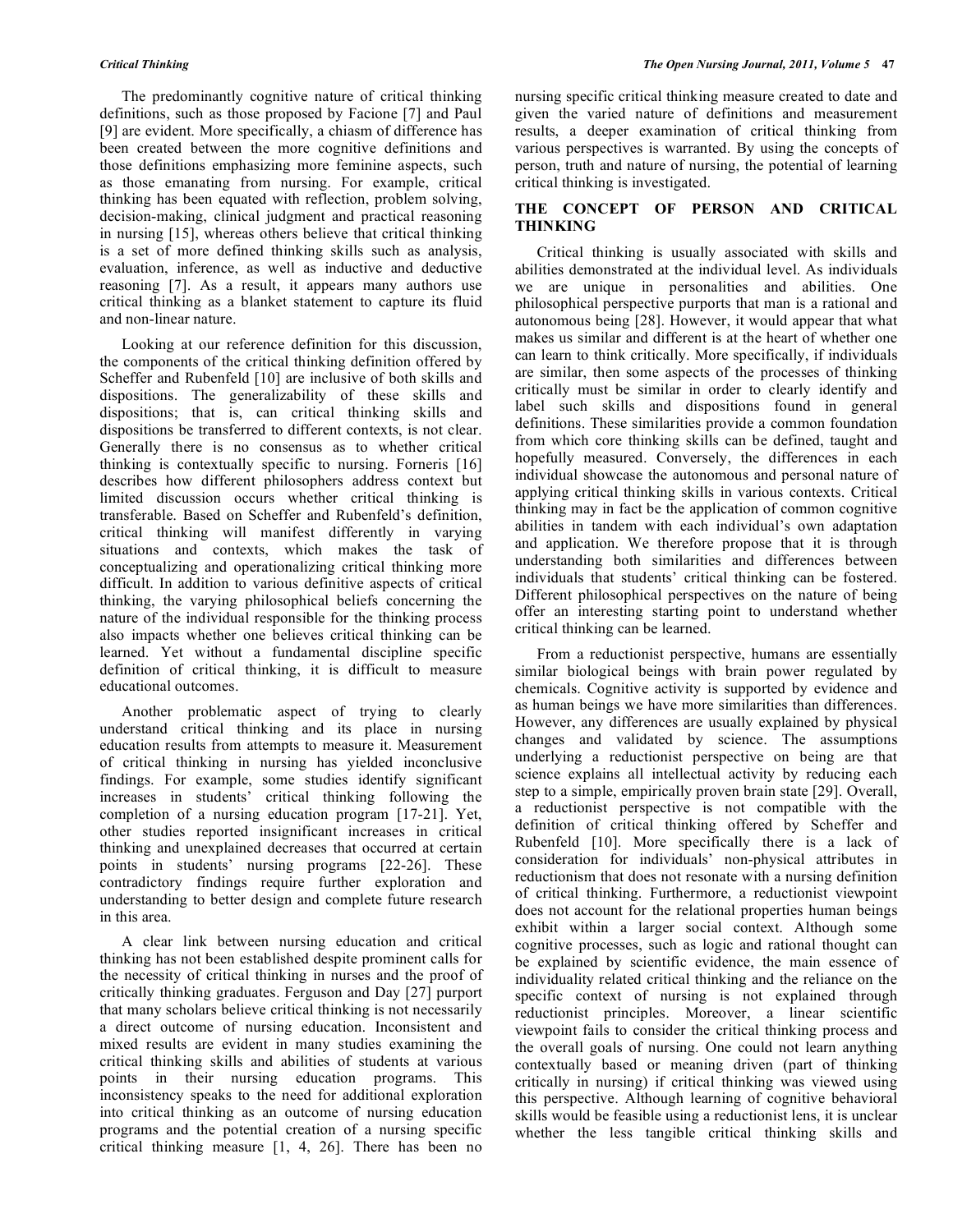dispositions could be learned or even valued from this perspective.

 Another perspective on 'person' is based on the work of Merleau-Ponty and follows a dualistic approach. Dualism espouses that mind and body are seamlessly connected and that sensory perceptions and motor skills are inseparable [29]. The unified being would then focus on the relationship between oneself and the world, ultimately becoming part of that environment. From a dualistic perspective, each human being experiences the world differently, without similarities to other individuals. Critical thinking in nursing, as defined by Scheffer and Rubenfeld [10], appears incongruent with this perspective. The main reason for this incongruency is the dualistic tendency to focus on one individual's experiences without considering similarities of those experiences to other individuals. Since critical thinking as defined by Scheffer and Rubenfeld predicts and transforms knowledge as one aspect of quality nursing care, it is suggestive of a relational process. Critical thinking based on a dualistic perspective would be so personalized that the overall goal of nursing, doing good for others, would be lost. Individuals could not learn critical thinking from this perspective because they might not consider undertaking similar processes and actions not driven from their own interpretation.

 An alternate viewpoint is that of the dependent concept of person where mental and physical states are thought to be closely linked but not inseparable. From this perspective thinking relies on a person's physical state but would not be driven by it [29]. As well, this perspective allows for feelings in addition to brain states to be involved in thinking, through the link with the physical world. The main principle of the dependent position focuses on the cognitive realm being related to the physical self and the physical world. Although it does not specifically say how the mind and body are linked, this perspective allows for mind and body to be somewhat independent from each other where neither the mind nor body can claim full control of one's actions. This perspective embraces the role of self, inclusive of similar physical attributes and unique mental states. Within the nursing context, individuals from this perspective would be able to learn critical thinking through similar cognitive processes as others, with a unique application that would celebrate individual differences. Scheffer and Rubenfeld's [10] definition of critical thinking further supports an independent conceptualization of 'being' by emphasizing individual introspection alongside application of common standards to one's thinking. These are evident in the included definitive elements of reflection and intellectual standards such as those found in Paul's [9] critical thinking definition.

### **KNOWLEDGE, TRUTH, AND CRITICAL THINKING**

 Whenever an individual thinks, it is undoubtedly about something. It is this 'something' that is important in the domain of critical thinking in nursing. How one attains and applies knowledge to one's nursing practice involves critical thinking. As well, how one views truth is an important piece in how knowledge is utilized when thinking critically. In order to better understand how knowledge and critical thinking impact whether one can learn to think critically, the

received and perceived viewpoints are compared to Scheffer and Rubenfeld's [10] critical thinking definition.

 Based on a received viewpoint of knowledge, information is solely obtained through deductive methods that verify propositions through scientific means and deem valuable facts empirically proven [30]. This viewpoint assumes a general stance that knowledge is value free, objective and quantifiable. From the correspondence perspective of truth, knowledge is proven and justifiable until it is contested and falsified [30]. This view of the Truth (big T versus small t) is based on one objective and removed reality - the pursuit of one universal Truth.

When comparing a nursing critical thinking [10] definition to the received viewpoint, some aspects related to making rational, operational and sound judgments resonate between them. However, the overall complexities in the world of nursing would not be compatible with the unbending nature of knowledge and Truth associated with the received or correspondence viewpoint. Thus, although individuals might be able to learn structured and logical thinking based on empirical knowledge, incorporating values, human situations, and personal feelings into one's thinking would not be supported by those in the received or correspondence camp. Seymour, Kinn, and Sutherland [31] argued against adopting a received or correspondence perspective as it would narrow the reasoning strategies one could use in critical thinking and limit the overall goal of engaging in thinking for mere truth versus understanding. If one adopts a received or correspondence perspective, the important personal attributes and necessary context to critically think in nursing would be rendered unimportant. Based on these viewpoints of knowledge and truth, there would be no room for an individual to learn to think critically as these perspectives do not align with the more feminine skills and dispositions of critical thinking as defined in nursing. If one believes that truth emanates from a variety of sources and ways of knowing in nursing, these philosophical perspectives would not foster the growth of individuals' critical thinking since it only supports an empirically driven reality.

 The perceived view acknowledges a value laden nature of understanding and supports knowing from multiple means. The perceived view highlights the individual nature of knowledge construction and emphasizes the need for subjective, intuitive, human factors in both theoretical and practical knowledge [30]. Similar to this viewpoint is the pragmatic perspective on truth, and the existence of probable truths in nursing. This viewpoint is open to numerous understandings and thus various origins of what constitutes truth. The goal of this perspective on truth is to not rely on evidence as defined in the correspondence view, but to examine observations and to respect the humanity, subjectivity, and usefulness of claims [30]. The perceived and pragmatic perspectives on knowledge and truth are congruent with the multiple ways of knowing represented by a nursing based definition of critical thinking. Based on the critical thinking definition provided by Scheffer and Rubenfeld [10], the personal traits of critical thinking include intuition as do the perceived and pragmatic viewpoints. The main goal of the perceived view for knowledge and the pragmatic view on truth is understanding,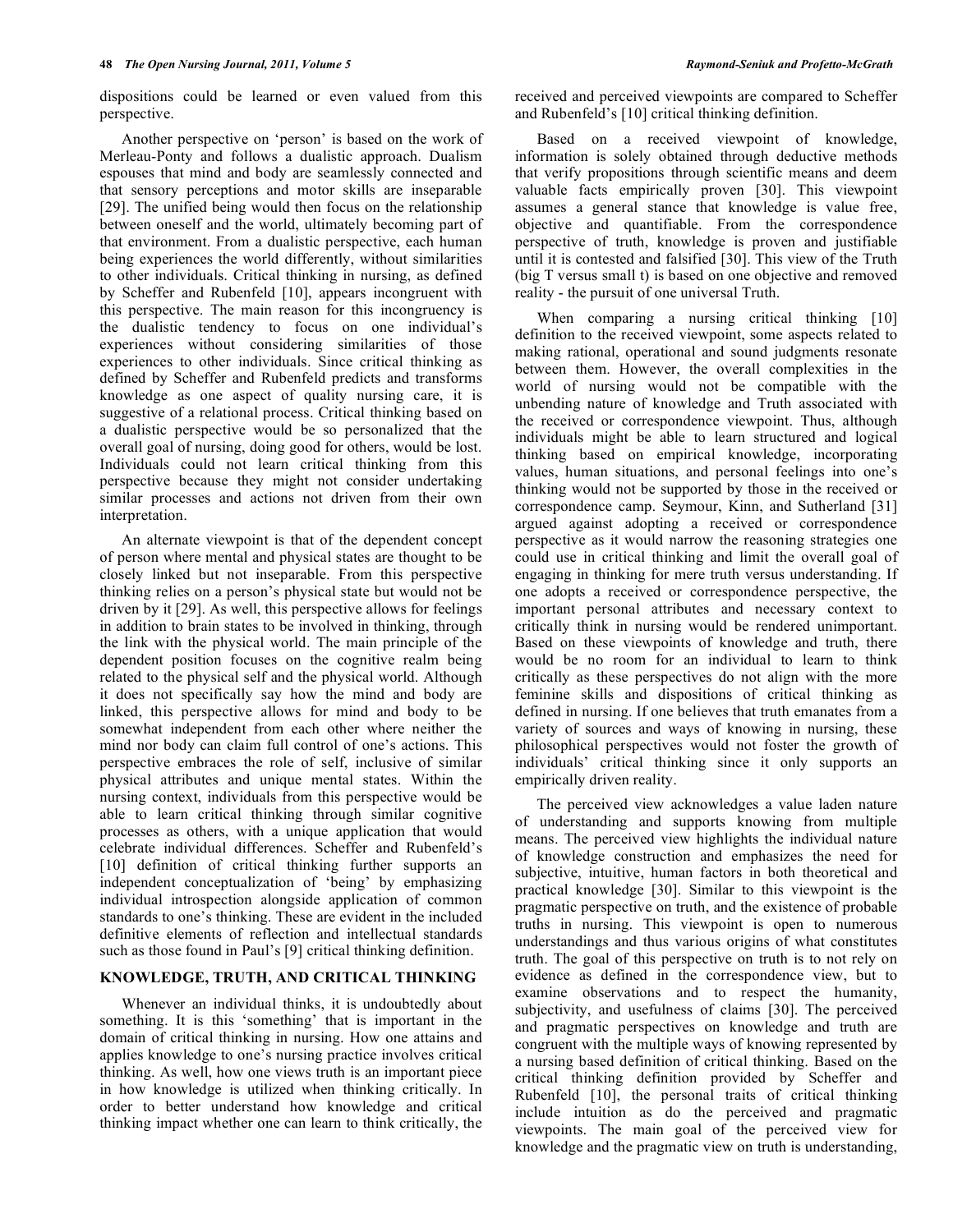which also resonates and corresponds with the goals of critical thinking in a nursing context. Although critical thinking involves inductive reasoning, it also involves deduction as evident in the received viewpoint. Thus the full cognitive complement of skills that are involved in critical thinking is not necessarily captured entirely with the perceived and pragmatic perspectives.

## **THE NATURE OF NURSING AND CRITICAL THINKING**

 Another important aspect of this debate is how one views the nature of nursing and whether a certain perspective supports critical thinking and is conducive to the facilitation of critical thinking in nursing. Thus far we have discussed the viewpoints on how one might view the concept of person, knowledge and truth. The concept of the nature of nursing offers a macro layer to this discussion, where the overall essence of nursing is brought into the equation.

 Is nursing a science, an art, both or none? Nursing is constantly evolving and increasing in complexity. One perspective is that nursing is a science. Johnson [32] categorized nursing from a science perspective and discussed three distinct sub-types: basic, applied or practical. The basic science view supports the attainment of knowledge and Truth as the main goal of nursing [32]. This view does not address the means for obtaining this knowledge but relies solely on description and explanation to make generalizations about nursing. Applied science supports the integration of other disciplinary knowledge into nursing through a resynthesis process [32]. Nursing integrates knowledge from other disciplines to achieve pragmatic outcomes and to develop a more rich and diverse knowledge base. Nursing as an applied science does not foster nursing built solely from knowledge created from within the discipline but supports the ongoing development of nursing knowledge through contributions from other disciplines. Nursing as a practical science embraces truths as a means to an end goal of helping others and doing good. This practical perspective aligns science with art in nursing and uses practical knowledge to presuppose theoretical knowledge [32].

 Based on Scheffer and Rubenfeld's [10] critical thinking definition, conceptualizing nursing as a practical science is congruent with the application of scientific and theoretical knowledge to foster the understanding and quality care of individuals within practice. The practical science viewpoint offers the same goal of using critical thinking to integrate truths, which achieve higher order outcomes of quality care. Many would argue that choosing not to use scientificallybased knowledge created to enhance what is known about the world, is immoral and could ultimately cause harm to patients if ignored. Shared principles of analysis, purposeful application, reasoning and action based on principles are evident in both critical thinking and nursing as a practical science. Thus, the learning of critical thinking in a practical nursing context is justifiable and possible due to the congruence of principles and goals. In this sense, students learn to employ theoretical knowledge through critical thinking to meet pragmatic outcomes.

 Another perspective supposes that nursing is an art. From this perspective, nursing is more than just the application of science and objective facts. It is the ability to nurse in an artful manner that more specifically encompasses what Johnson [33] regarded as the ability to grasp meaning, establish meaningful connections, skillfully perform nursing activities, rationally determine an applicable course of action, and morally conduct his or her nursing practice (p.1). Johnson [33] suggested that there is no consensus whether one's thinking is part of the art of nursing however discussed the importance of intellectual activity in the performance of nursing care. The importance or irrelevance of thinking as artful practice is not addressed in many philosophical pieces of literature despite many authors' focus on how knowledge is transferred, gained, applied and questioned [33, 34]. From an artful perspective, nursing can be learned in the practice setting and consists of behaviors and intellectual activities that draw upon nursing knowledge applied in a practical sense. Scientific knowledge plays a part in nursing as an art and is used as the antecedent to action [33]. Artful nursing actions are not considered automatic but are more grounded in intellectualism and judged by certain established standards [33]. If nursing is considered an art, nurses' personal traits include intuition, esthetic knowing, sensitivity, and an ability to use past experiences to understand situations would impact how that practice is enacted. In this sense, the nature of nursing as an art is a very fertile ground from which those who think critically can grow. This perspective also supports the view that individuals could learn something as elusive as critical thinking as it mirrors the ambiguity and complexity of an artful nursing environment.

#### **IMPLICATION FOR THE DISCIPLINE**

 A discipline can be defined as a branch of knowledge, education or learning that evolves from creative thinking about pertinent issues [35]. The discourse surrounding critical thinking in nursing education is necessary to advance the discipline through questioning and scholarly discussions. By asking and attempting to answer critical questions about critical thinking within the context of nursing, nursing's knowledge base develops and theoretical operationalizations can be explored and tested. To generate and foster the application of nursing knowledge in practice, critical thinking is a necessary skill. As the discipline evolves alongside societal needs, the complexity of health care, increased use of technology, and increased patient acuity requires nurses with well-developed critical thinking. In turn, this requires educational nursing institutions to ensure that its graduates have these higher order thinking skills in order to provide quality patient care and to further the application and questioning of important philosophical issues such as critical thinking within the discipline. Further discussion about whether students can learn critical thinking is at the crux of whether nursing as a discipline should focus on this concept as a valuable and viable outcome in nursing education. We believe, as do others, that critical thinking can be learned to a certain point and that fostering this skill should remain an important aim in nursing education [5, 16, 31].

 It is evident that multiple views exist related to whether critical thinking can be learned in nursing. Not all available views have been discussed in this paper. However, based on the discussions focused on the concepts of person, knowledge, truth and the nature of nursing, we believe some are more aligned with supporting, fostering, and developing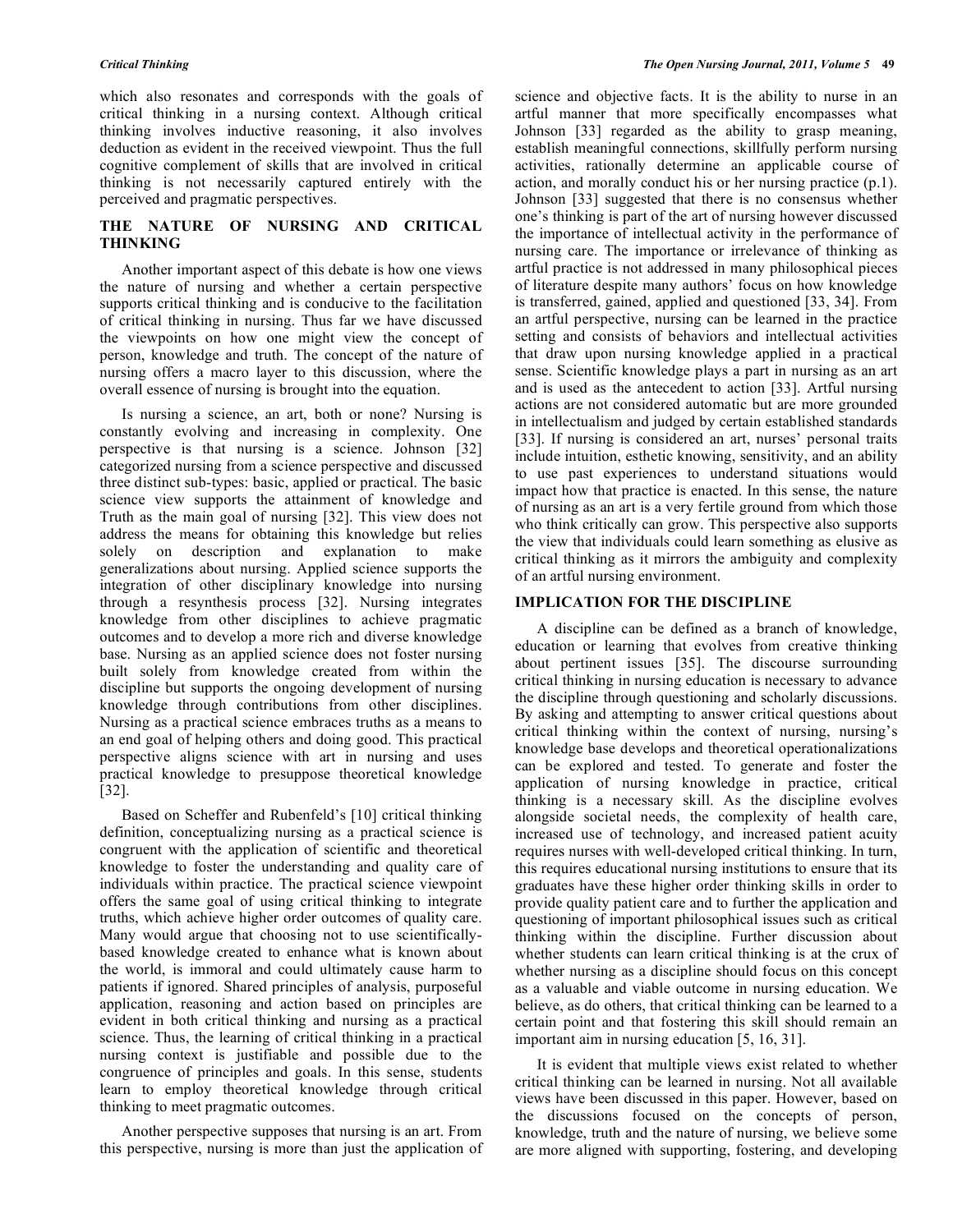critical thinking. It is suggested that the discipline should support a pluralistic approach to explain and welcome a variety of perspectives on critical thinking. As situational contexts vary and the nature of nursing varies dependent on the context, critical thinking can transcend these differences and assume a variety of different forms to best suit the situation. We believe that one perspective alone cannot possibly explain and support critical thinking in nursing. Thus the use of pluralism or multiple lenses and perspective is necessary to capture the depth and breadth of the knowledge and essence of what constitutes nursing. Guiliano, Tyer-Voila and Lopez [36] support pluralism and multiple ways of knowing, which translates into supporting unity versus diversity of knowledge. Given the complexity and diversity of nursing, it is feasible and realistic that the philosophical perspectives within nursing are also complex and diverse [37]. Multiple perspectives would more effectively capture the various aspects of critical thinking and could help explain the concept, its principles, and how critical thinking is learned by students.

#### **LOOKING FORWARD**

 Whether or not critical thinking can be learned is a difficult topic to philosophically debate. However, this paper has attempted to add to the discussion surrounding this subject and foster a critical spirit of discourse. This issue cannot be solved without further scholarly exploration to uncover and understand the various facets of critical thinking, beginning with a solid conceptual analysis of critical thinking in the literature. Without further attention and questioning, the very vagueness that is thought to plague many definitions of critical thinking and critical thinking research attempting to measure outcomes, will continue to grow and lead to ambivalent operationalization of critical thinking in nursing. This could affect our ability to measure and gauge potential progress and perpetuate the use of the term 'critical thinking' without the necessary knowledge behind it for meaningful application. Although one could advocate for a pluralistic approach to explain the multifaceted nature of critical thinking and its many applications in a nursing context, there are drawbacks to treading this path as well. By not examining specific perspectives further and not analyzing why some perspectives are better suited to the current definition and application of critical thinking, one becomes complacent in accepting that everything has multiple meanings and viewpoints. This perspective can fragment the nursing profession and discipline by raising more questions than answers. Moreover, it would cause confusion among educators and nurses by continuing to use an elusive concept without truly knowing whether it fits within the nursing context. Thus, if we decide to adopt a pluralistic approach, we should do so with caution and with the intent to foster scholarly discussion versus agreeing to disagree without thought. A further incentive for nursing to take a closer look at critical thinking is that much of the literature currently used in nursing derives from other disciplines. More needs to be known about critical thinking in nursing and more specifically how students learn this important skill and its associated attributes.

 The goal of this initial philosophical exploration was to further understand critical thinking and the implications of exploring it using different philosophical perspectives. If the discussion ends here we are no further along from where we started. There needs to be additional scholarly attempts to understand critical thinking within nursing by comparing it to various philosophical concepts and previous understanding. By exploring critical thinking philosophically, multiple ways of understanding this important concept are illuminated to better inform whether we think critical thinking can be learned in nursing education.

#### **REFERENCES**

- [1] Riddell T. Critical assumptions: Thinking critically about critical thinking. J Nurs Educ 2007: 46(3): 121-6.
- [2] College and Association of Registered Nurses of Alberta (CARNA). Nurs Pract Standards. Edmonton, AB: CARNA 2005.
- [3] Mundy K, Denham S. Nurse educators- still challenged by critical thinking. Teach Learn Nurs 2008; 3: 94-9.
- [4] Brunt BA. Models, measurement, and strategies in developing critical-thinking skills. J Contin Educ Nurs 2005; 36(6): 255-62.
- [5] Brunt BA. Critical thinking in nursing: An integrated review. J Contin Educ Nurs 2005; 36(2): 60-7.
- [6] Simpson E, Courtney M. Critical thinking in nursing education: Literature review. Int J Nurs Pract 2002; 8: 89-98.
- [7] Facione PA. Critical thinking: A statement of consensus for purposes of educational assessment and instructions. Executive summary. The Delphi Report. Millbrae, California: California Academic Press 1990.
- [8] Brookfield SD. Developing critical thinkers: Challenging adults to explore alternative ways of thinking and acting. San Francisco: Jossey-Bass 1987.
- [9] Paul R. Critical thinking: What, why and how. New Directions for Community Colleges 1992; 77: 3-24.
- [10] Scheffer BK, Rubenfeld MG, A consensus statement on critical thinking in nursing. J Nurs Educ 2000; 39(8): 352-9.
- [11] Alfaro-Lefevre R. Critical thinking and clinical judgment: A practical approach to outcome-focused thinking 4<sup>th</sup> ed. St. Louis: Saunders Elsevier 2009.
- [12] Dewey J. How we think: A reinstatement of the relation of reflective thinking to the educative process. Boston: Heath 1933.
- [13] Walsh CM, Seldomridge LA. Measuring critical thinking: One step forward, one step back. Nurse Educator 2006; 31(4): 159-62.
- [14] Tanner CA. What have we learned about critical thinking in nursing? J Nurs Educ 2005; 44: 47-8.
- [15] Raingruber B, Haffer A. Using your head to land on your feet: A beginning nurse's guide to critical thinking. Philadelphia, PA: FA Davis 2001.
- [16] Forneris SG. Exploring the attributes of critical thinking: A conceptual basis. Int J Nurs Educ Scholarsh 2004; 1: 1-17.
- [17] Magnussen L, Ishida D, Itano J. The impact of the use of inquirybased learning as a teaching methodology on the development of critical thinking. J Nurs Educ 2000; 39(8): 360-64.
- [18] McMullen MA, McMullen WF. Examining patterns of change in the critical thinking skills of graduate nursing students. J Nurs Educ 2009; 48(6): 310-18.
- [19] Ozturk C, Karayagiz Muslu G, Dicle A. A comparison of problembased and traditional education on nursing students' critical thinking dispositions. Nurse Educ Today 2008; 28: 627-32.
- [20] Shin R K, Lee JH, Kim KH. Critical thinking dispositions in baccalaureate nursing students. J Adv Nurs 2006; 56(2): 182-89.
- [21] Stockard Spelic S, Parsons M, Hercinger M, Andrews A, Parks J, Norris J. Evaluation of critical thinking outcomes of a BSN program. Holistic Nurs Pract 2001; 15(3): 27-34.
- [22] Beckie TM, Lowrie LW, Barnett S. Assessing critical thinking in baccalaureate nursing students: A longitudinal study. Holistic Nurs Pract 2001; 15(3): 18-26.
- [23] Howell AM, Whitlow JF, Stover LM, Williams Johnson K. Critical thinking as an educational outcome: An evaluation of current tools of measurement. Nurse Educat 1996; 21(3): 23-32.
- [24] Noles KM, Nickitas DM, Keida R, Neville S. Does service learning increase cultural competency, critical thinking, and civic engagement? J Nurs Educ 2005; 44(2): 65-70.
- [25] Profetto-McGrath J. The relationship of critical thinking skills and critical thinking dispositions of baccalaureate nursing students. J Adv Nurs 2003; 43(6): 569-77.